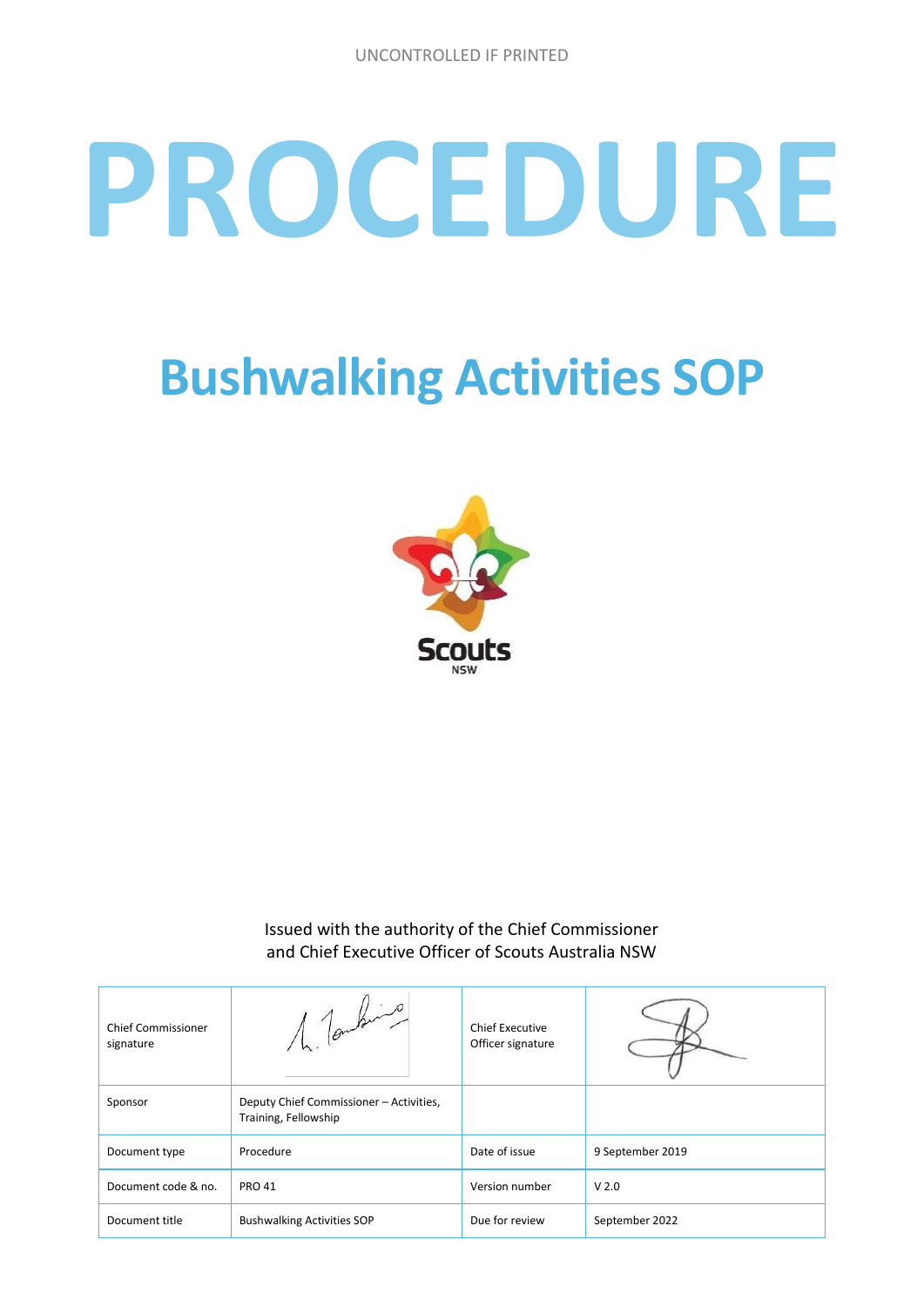# **Bushwalking Activities SOP**

## 1 Philosophy

Bushwalking is covered by Scouts NSW Adventurous Activities procedures. The requirements that are common to planning and conducting *any* type of adventurous activity are covered in *POL 36 Adventurous Activities Policy*. The additional requirements that are specific to Bushwalking is described in the following procedure.

Therefore, when planning and conducting any Bushwalking activity, it is necessary to refer to *POL 36 Adventurous Activities Policy as well as* this specific SOP. Should contradicting requirements be found in these documents, the more stringent standard shall apply.

#### 2 Roles and responsibilities

2.1 Refer to *POL 36 Adventurous Activities Policy* for roles and responsibilities.

#### 3 Conduct of Activities

In addition to the requirements of *POL 36 Adventurous Activities Policy*, the following *additional* requirements apply to this activity;

- 3.1 The term 'Bushwalking Activities' includes all walking activities conducted in the natural environment. This includes alpine, forested, desert, coastal and wilderness locations. Walks may be from a few hours (day walks), weekend (2 to 3 days) or expeditions (4 plus days).
- 3.2 Scouts bushwalking activities should be conducted with due regard to all relevant land management, minimal impact and environmental requirements.
- 3.3 Walks conducted in suburban reserves, specified walking trails through urban areas or national parks that interface with residential areas are classified as urban walks and are exempt from this SOP. Examples of this include Mt Anna Reserve, Lane Cove National Park and most community based parks. The Region Commissioner Activities (RCA) can assist with identifying such areas (these walks are suitable for Joey Scout and Cub Scout award requirements).
- 3.4 For the purposes of the Scout and Venturer section award schemes the Section Leader is responsible for ensuring that youth members are suitably trained prior to participating in a bushwalking. They are supported in this goal by appropriately qualified Activity Leaders.
- 3.5 The Scout/Venturer Section Leader is identified as the bushwalking Activity Leader, albeit by remote, for award requirements, the Leader signing off adventurous activities must hold the relevant, current qualification. While basic Leader training provides some skills in

#### Scouts Australia NSW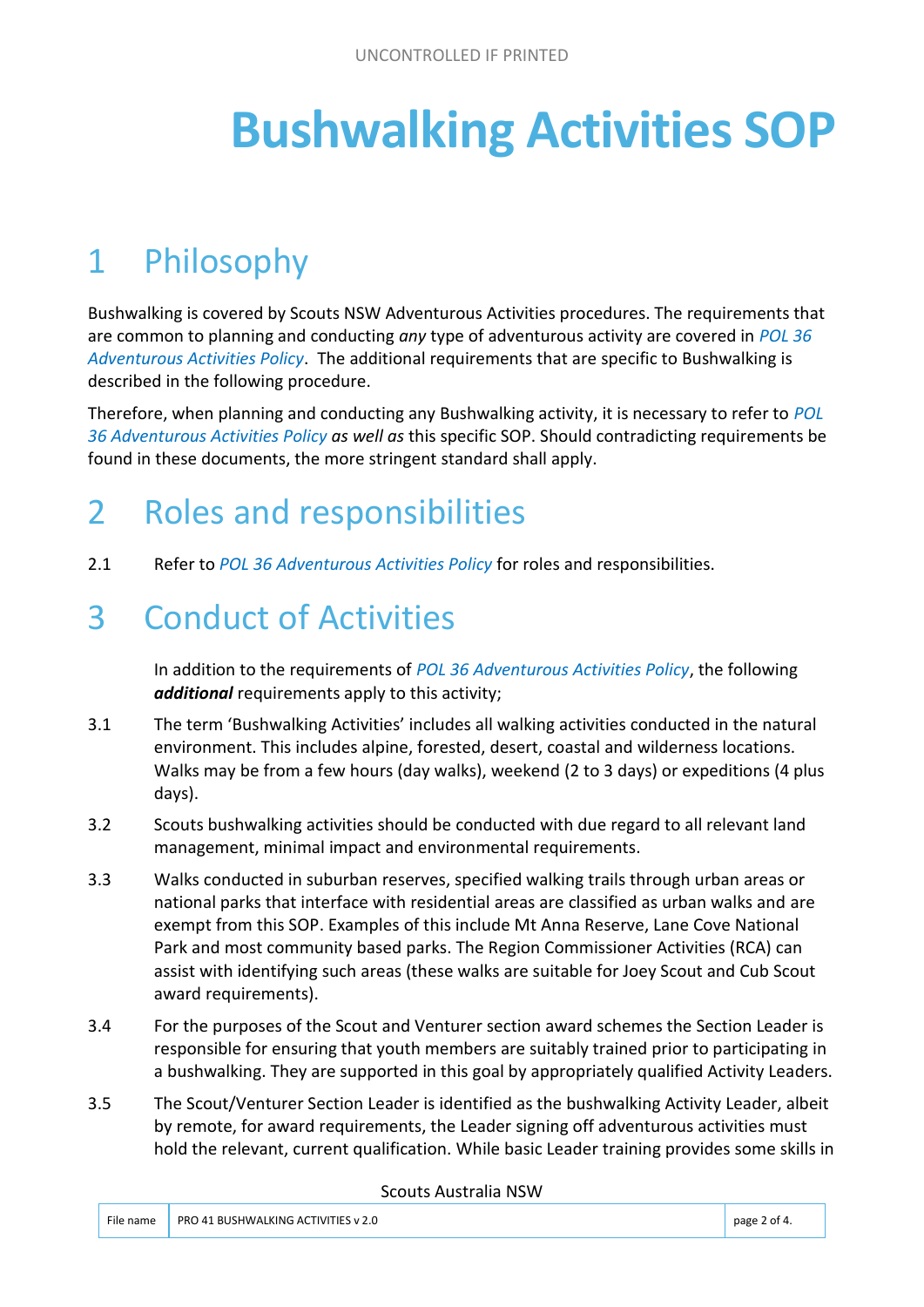these areas, Leader should seek additional support from their RCA or bushwalking Subject Matter experts where necessary.

#### 4 Roles and responsibilities

4.1 Refer to *POL 36 Adventurous Activities Policy* for roles and responsibilities.

#### 5 Equipment

5.1 Refer to *POL 36 Adventurous Activities Policy* for equipment requirements including navigation equipment and supplies.

#### 6 Ratios and Party sizes

6.1 Refer to *POL 36 Adventurous Activities Policy* for Ratios and Party Sizes requirements.

#### 7 Qualifications

7.1 Refer to *POL 36 Adventurous Activities Policy* for Qualifications requirements.

#### 8 Track Ratings

8.1 The Field Book for Australian Scouting provides a detailed explanation of the Australian Track ratings, and should be used to assist in the planning of bushwalking activities. Further resources may be located in Scouts Australia eLearning modules.

The 'environment' ratings are consistent with SIS Training definitions and the Australian Standards for Walking Tracks. Areas that do not fall under these definitions should be referred to the Assistant Chief Commissioner State Activities, or their delegate.

| <b>Class</b>   | <b>Description</b>                                                                                                                                                          | <b>Environment Rating</b> |
|----------------|-----------------------------------------------------------------------------------------------------------------------------------------------------------------------------|---------------------------|
| 1              | Path in local parkland, suits all ages                                                                                                                                      | Controlled                |
| $\overline{2}$ | Nature circuits in parkland, suits all ages                                                                                                                                 | Controlled                |
| 3              | Well used tracks in major national parks and state forests,<br>may be suitable for older children with adult supervision,<br>teenagers and adults with appropriate training | Controlled                |
| 4              | Less used tracks in national parks and forests, suitable for<br>experienced walkers                                                                                         | Controlled                |
| 5              | Minor trails in remote or distant national parks and forests,<br>suitable for very experienced walkers                                                                      | Intermediate              |
| 6              | Little used trails (that may or may not be obvious) in                                                                                                                      | Uncontrolled              |

#### Scouts Australia NSW